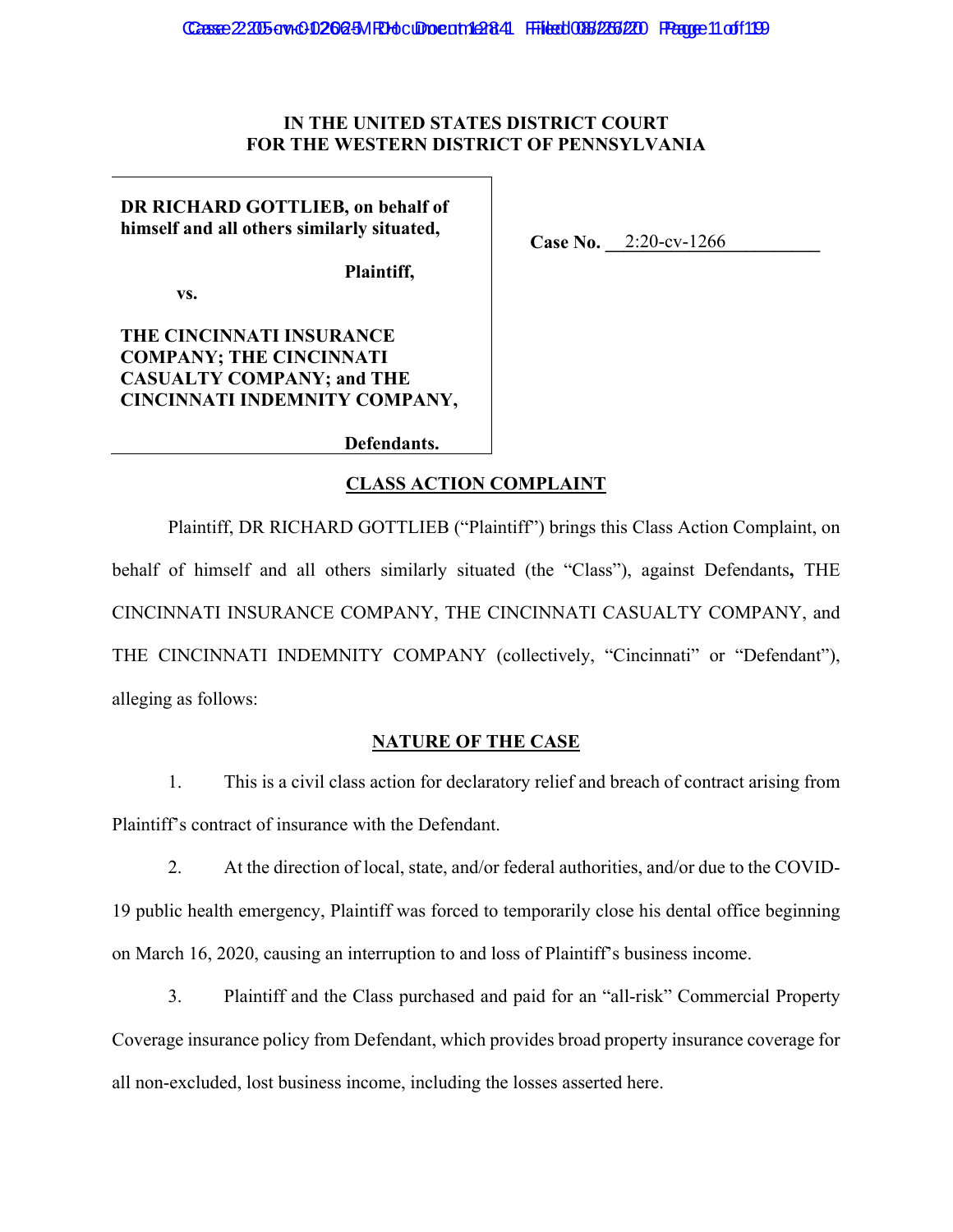# Casse 22:205-cw-00266-5MRH ocument 1284 Filed 086/266/200 Frage 2 of 1199

4. Plaintiff submitted timely notice of his claim to Defendant, but Defendant has refused to provide the purchased coverage to its insured, and has denied Plaintiff's claim for benefits under the policy.

5. Defendant has similarly refused to, or will refuse to, honor its obligations under the "all-risk" policy(ies) purchased by Plaintiff and the other members of the putative Class of insureds.

#### **PARTIES**

6. Plaintiff, DR RICHARD GOTTLIEB is an individual and resident of the Commonwealth of Pennsylvania. Plaintiff is a licensed Pennsylvania dentist who maintains an office location at 3347 Forbes Avenue, Pittsburgh, Pennsylvania 15213 ("Covered Property").

7. Defendant, THE CINCINNATI INSURANCE COMPANY ("Cincinnati Insurance"), is the wholly-owned subsidiary of the Cincinnati Financial Corporation, an Ohio corporation headquartered in Fairfield, Ohio. Defendants, THE CINCINNATI CASUALTY COMPANY ("Cincinnati Casualty") and THE CINCINNATI INDEMNITY COMPANY ("Cincinnati Indemnity") are wholly-owned subsidiaries of Cincinnati Insurance. Cincinnati Insurance, Cincinnati Casualty, and Cincinnati Indemnity are all headquartered in, and citizens of, Ohio. According to Cincinnati Financial Corporation's 10-K for fiscal year ending December 31, 2019, Defendant earned approximately \$985,000,000 in "net written" commercial property insurance premiums in 2019, throughout the United States.

#### **JURISDICTION**

8. This court has subject matter jurisdiction over this action pursuant to 28 U.S.C. § 1332(d), the Class Action Fairness Act, which affords federal courts with original jurisdiction over cases where any member of the plaintiff class is a citizen of a state different from any defendant

- 2 -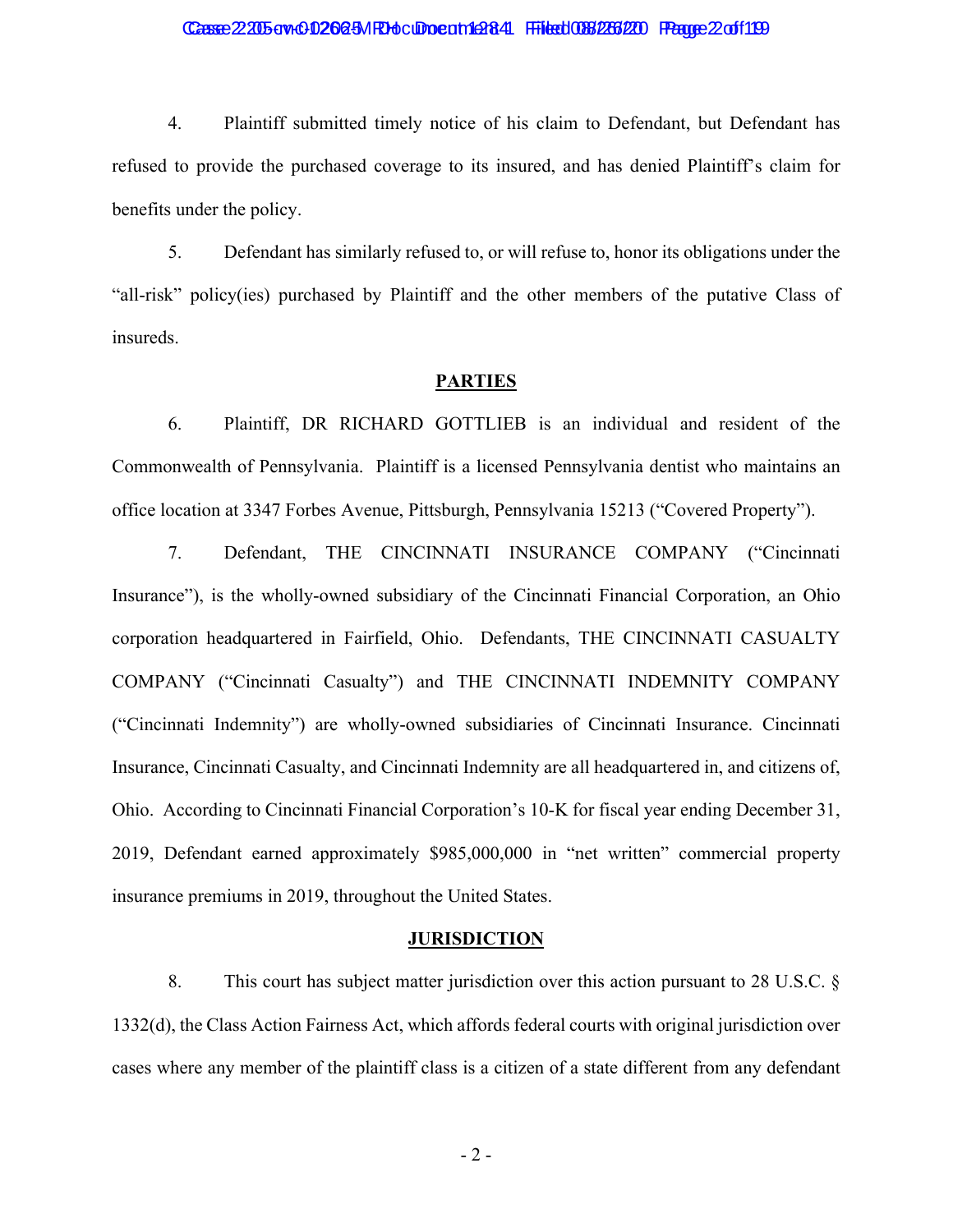# Casse 22:205-cv-0-0266-5MRH ocument 1 26:41 Filed 086/266/200 Frage 3 of 1199

(*i.e.,* so-called "minimum diversity of citizenship,") and where the amount in controversy exceeds \$5,000,000, exclusive of interest and costs. Here, there exists minimal diversity of citizenship because Plaintiff (and some members of the Class) and Defendant are citizens of different states, and the aggregated claims of the putative Class members exceed \$5,000,000, exclusive of interest and costs.

9. The Court has personal jurisdiction over Defendant because at all relevant times it has engaged in substantial business activities in Pennsylvania. Defendant has, at all relevant times, transacted, solicited, and conducted business in Pennsylvania through its employees, agents, and/or sales representatives, and derived substantial revenue from such business in Pennsylvania. In 2019, Defendant earned \$263,000,000 in property casualty premiums in Pennsylvania, making Pennsylvania Defendant's sixth highest-earning state.

10. Venue is proper in this district pursuant to 28 U.S.C. § 1391(b)(2) because a substantial part of the events or omissions giving rise to the claim occurred, or a substantial part of property that is the subject of the action is situated, in this district.

### **FACTUAL BACKGROUND**

# **Plaintiff Purchased an "All-Risk" Policy of Property Insurance That Broadly Provides Coverage for Loss of Business Income, Among Other Things**

11. Plaintiff purchased a contract of insurance from Defendant, whereby Plaintiff agreed to make payments (in the form of premiums) to Defendant in exchange for Defendant's promise to indemnify Plaintiff for losses at the Covered Property, including, but not limited to, business income losses.

12. Plaintiff's contract of insurance with Defendant bears Policy Number ECP0221645 (the "Policy") and is effective for the period of November 14, 2019 to November 14, 2022 (the "Policy Term"). The Policy is attached hereto as **Exhibit A**.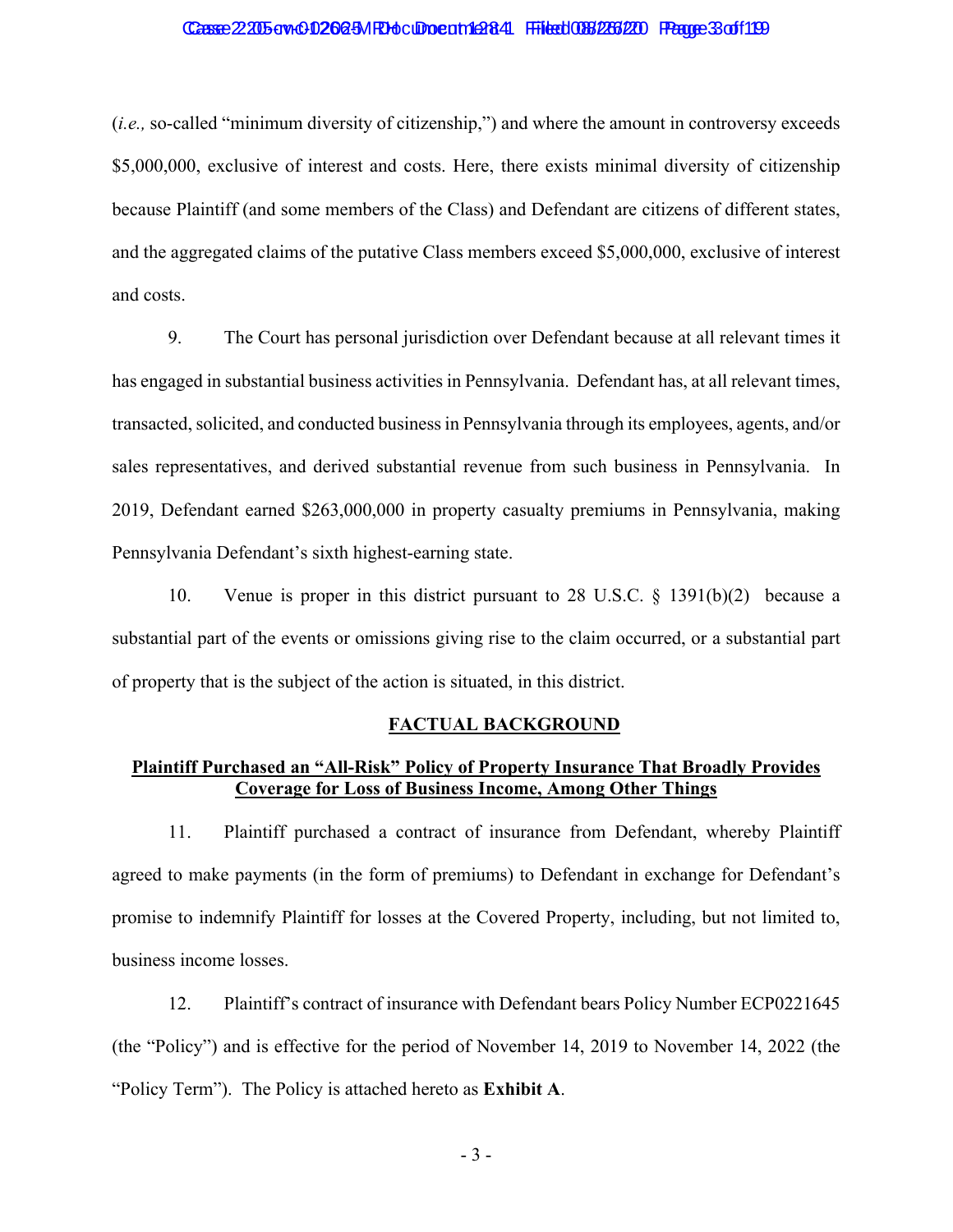### Casse 22:205-cv-0-0266-5MRH ocument 1:28:44 Filed 086/2266/200 Fragge 4 of 1199

13. Plaintiff paid all premiums owed to Defendant under the Policy, and Defendant accepted all such premiums from Plaintiff.

14. The Policy is a form policy issued by Defendant.

15. The Policy is an "all-risk" policy, which provides the broadest property insurance coverage available.

16. The Policy provides coverage for "direct 'loss' to Covered Property at the 'premises' caused by or resulting from any Covered Cause of Loss."

17. The Policy defines "premises" as "the Locations and Buildings described in the Declarations."

18. The Policy defines "Covered Cause of Loss" as "direct 'loss' unless the 'loss' is excluded or limited in [the Policy]."

19. The Policy defines "Loss" as "accidental physical loss or accidental physical damage."

20. The Policy does not define the phrase "accidental physical loss or accidental physical damage."

21. However, the use of the disjunctive "or" in the phrase "accidental physical loss or accidental physical damage" means that coverage is triggered if either a physical loss of property or damage to property occurs. The concepts are separate and distinct and cannot be conflated.

22. Physical loss of, or damage to, property may be reasonably interpreted to occur when a covered cause of loss threatens or renders property unusable or unsuitable for its intended purpose or unsafe for ordinary human occupancy and/or continued use.

23. The Policy provides Plaintiff with, *inter alia*, various business income and extra expense coverages during the Policy Term.

- 4 -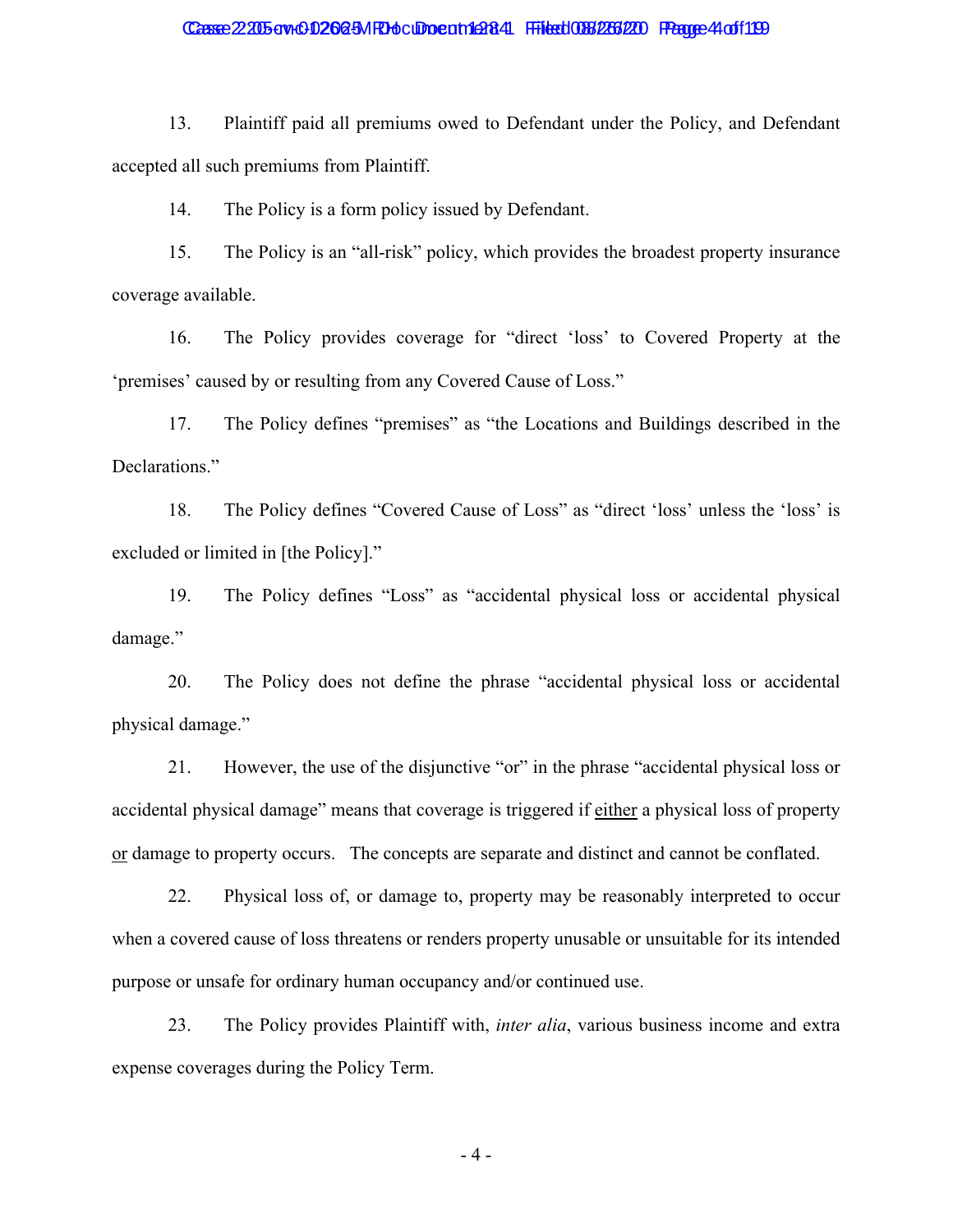### Casse 22:205-cv-0-0266-5MRH ocument 1:284 Filed 086/266/200 Frage 5 of 1199

24. Under the Policy, Defendant agrees to pay for the actual loss of "Business Income" and "Rental Value" sustained by Plaintiff due to the necessary suspension of operations caused by direct "loss" to the "premises" caused by or resulting from "any Covered Cause of Loss." The Policy describes the covered premises as "3347 Forbes Avenue, Pittsburgh, Pennsylvania 15213," the Covered Property, and coverage is listed for "Business Income w/Extra Expense" with a Limit of Insurance of "12 Months ALS [Actual Loss Sustained]."

25. Additional coverage is provided under the Policy for business income losses resulting from an "action of civil authority" which prohibits access to the Covered Property, related to a "Covered Cause of Loss" at property other than the Covered Property.

26. Members of the Class also purchased a policy of insurance from Defendant providing for the same business income loss coverage and using the same form policy provisions.

# **In Response to Covid-19, Pennsylvania and Other State Governments Issue Sweeping Orders Shutting Down "Non-Essential" Businesses**

27. COVID-19 has spread, and continues to spread, rapidly across the United States and has been declared a public health emergency of international concern by the World Health Organization. *See* https://www.health.harvard.edu/diseases-and-conditions/coronavirus-resourcecenter (last accessed May 6, 2020).

28. COVID-19 is highly contagious and can be spread exponentially in the community by persons who are symptomatic, asymptomatic or pre-symptomatic. In addition to transmission through airborne respiratory droplets, the COVID-19 virus can physically attach to and stay on surfaces of objects or materials for many days.

29. According to a study published in *The New England Journal of Medicine*, COVID-19 is widely accepted as a cause of real physical loss and damage. It remains stable and transmittable in aerosols for up to three hours, and on surfaces for up to four hours on copper, up

- 5 -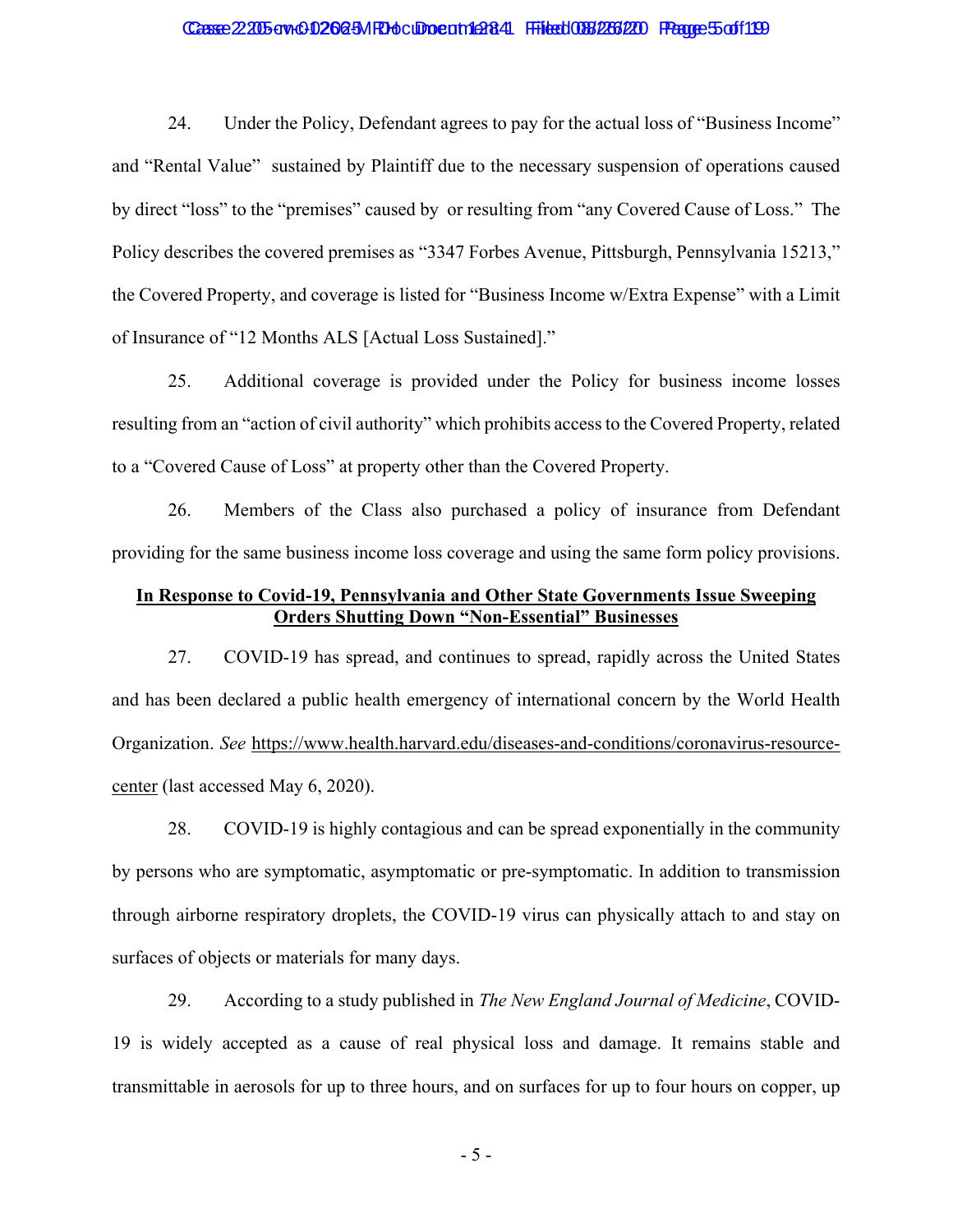### Casse 2:205-cv-0-02664-MRH ocupo ent 1 ext 4:06 Filed 086/266/200 Page 66 of 1199

to 24 hours on cardboard and up to two to three days on plastic and stainless steel. *See*  https://www.nih.gov/news-events/news-releases/new-coronavirus-stable-hours-surfaces (last accessed May 6, 2020).

30. Another study, published in the *Journal of Hospital Infection*, found: "Human coronaviruses can remain infectious on inanimate surfaces at room temperature for up to 9 days. At a temperature of 30°C or more the duration of persistence is shorter." *See*  https://www.inverse.com/science/coronavirus-4-studies-explain-how-covid-19-sticks-to-surfaces (last accessed May 6, 2020).

31. With respect to dentistry practices, like Plaintiff's business, COVID-19 poses a particular threat. Most procedures performed by dentists have the potential for creating contaminated aerosols and splatter. Journal of Clinical & Diagnostic Research, *Aerosols How Dangerous They Are in Clinical Practice*, (April 1, 2015), available at https://www.ncbi.nlm.nih.gov/pmc/articles/PMC4437160/. The creation of aerosols in dentistry is of even greater concern with COVID-19: "First, higher viral loads have been detected in nasal passages and the upper respiratory tract of individuals infected with [COVID-19], which mean coughs and sneezes may contain higher viral loads than its predecessor virus. Second, the potential for individuals infected with [COVID-19] to shed and transmit the virus while asymptomatic is much greater, and those in the latent stages of the disease often shed the virus at a higher rate. Third—and most significantly—this new virus strain has been shown to be much more efficient at traveling more considerable distances and becoming aerosolized." Perio-Implant Advisory, *COVID-19 and the problem with dental aerosols* (April 7, 2020), available at https://www.perioimplantadvisory.com/periodontics/oral-medicine-anesthetics-and-oralsystemic-connection/article/14173521/covid19-and-the-problem-with-dental-aerosols.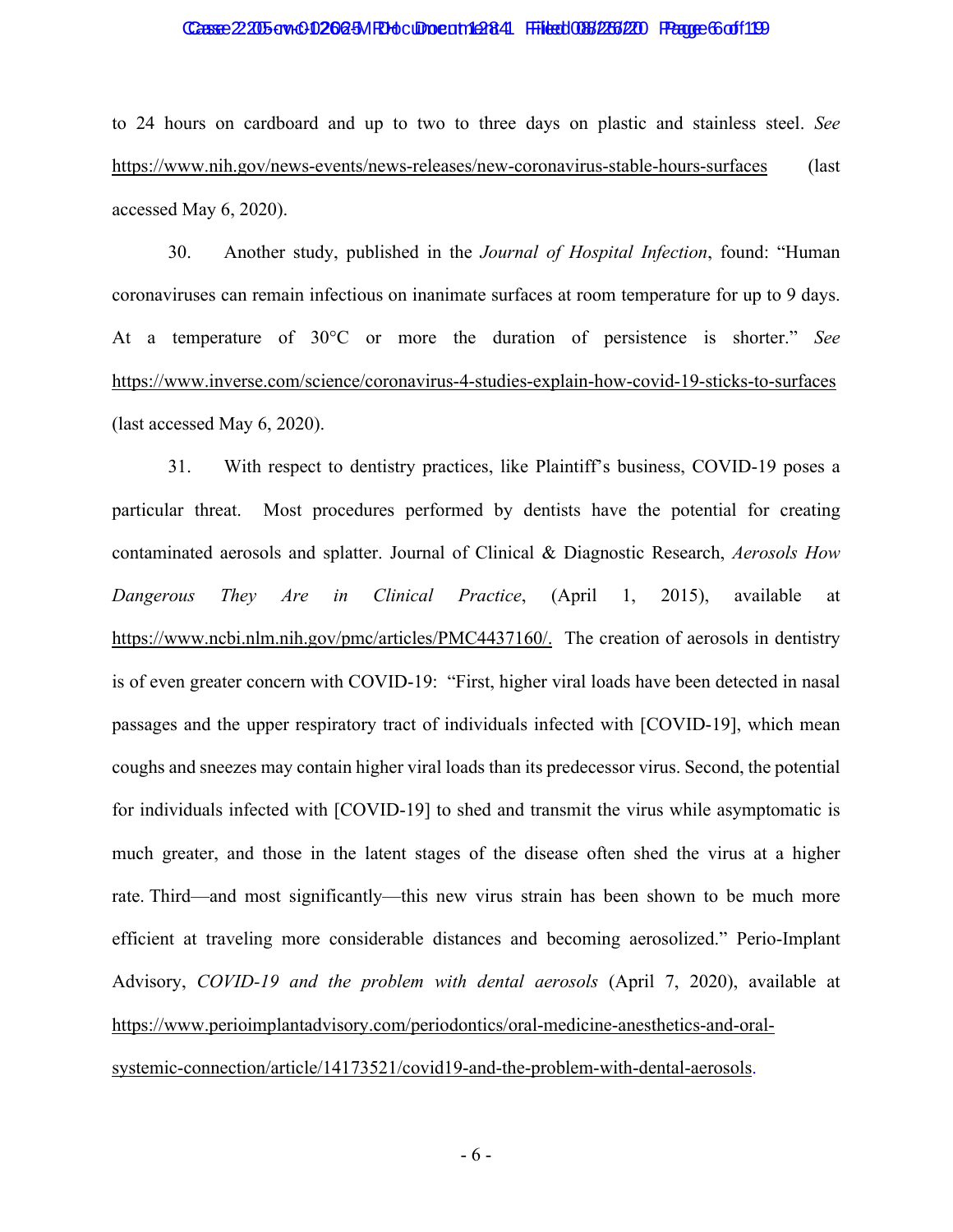# Casse 22:205-cw-00266-5MRH ocument 1:284 Filed 086/266/200 Frage 77 of 1199

32. In response to the COVID-19 public health emergency, on March 6, 2020, the Governor of Pennsylvania declared a "Disaster Emergency" throughout the Commonwealth of Pennsylvania to control ingress and egress to and from property within the Commonwealth and the movement of persons within it.

33. On March 16, 2020 the American Dental Association ("**ADA"**) "recognizing the unprecedented and extraordinary circumstances dentists and all health care professionals face related to growing concern over COVID-19" issued a recommendation that dentists nationwide postpone elective procedures.

34. Thereafter, on March 19, 2020, the Governor of Pennsylvania issued an Executive Order closing all non-essential businesses within the Commonwealth, including Plaintiff's business. Specifically, the Executive Order, which became effective immediately upon its issuance, mandated that:

No person or entity shall operate a place of business in the Commonwealth that is not a life sustaining business regardless of whether the business is open to members of the public.

Governor Wolf, "Order of the Governor of the Commonwealth of Pennsylvania Regarding the Closure of All Businesses that are not Life Sustaining," (Mar. 19, 2020)

https://www.governor.pa.gov/wp-content/uploads/2020/03/20200319-TWW-COVID-19 business-closure-order.pdf ("**Executive Order**").

35. On March 19, 2020 the Secretary of the Pennsylvania Department of Health, consistent with the Governor's Executor Order, also issued an order that no person operate a place of business that is not life-sustaining within the Commonwealth.

36. Also, on March 19, 2020, the Small Business Administration issued Disaster Declaration #16360 issuing a Declaration of an Economic Injury Disaster for the entire Commonwealth of Pennsylvania.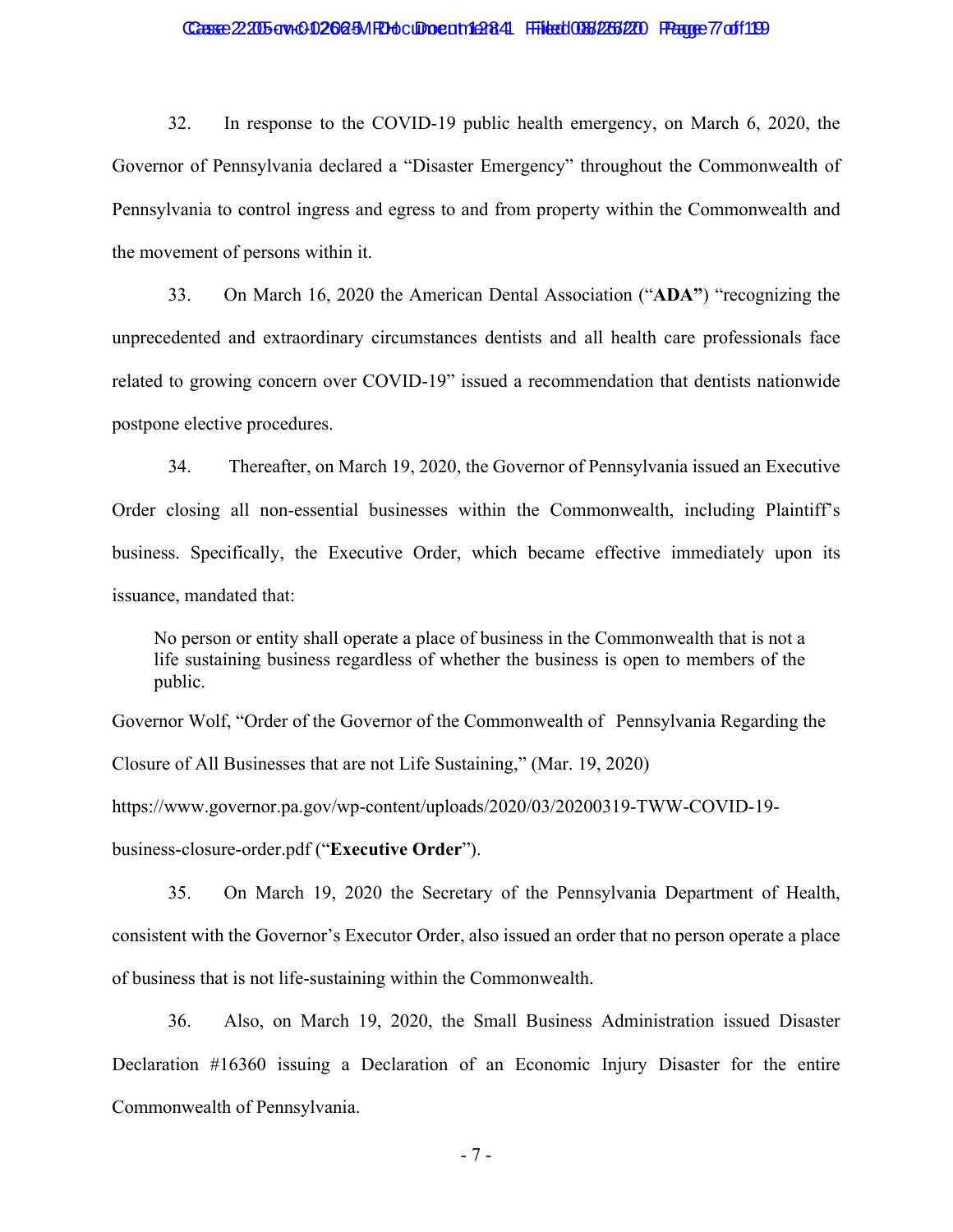#### Casse 2:205-cv-0-02664-MRH ocupo ent 1264 Filed 086/266/200 Frage 8 of 1199

37. On March 22, 2020 the Secretary of the Pennsylvania Department of Health issued "Guidance on COVID-19 for Dental Health Care Personnel in Pennsylvania" (the "**DOH March 22nd Guidance"**) directing that all dental facilities immediately cease all treatment until further notice except for urgent and emergency procedures.

38. The DOH March 22nd Guidance noted that most dental facilities would not be able to meet stringent infection protection and control requirements needed to remain open including, but not limited to, personal protection equipment ("PPE"), N95 masks, face-shields covering face and sides, disposable gowns and gloves and engineering controls such as negative pressure isolation rooms with HEPA filtration.

39. On March 23, 2020, the Governor of Pennsylvania issued a "Stay at Home" Order to certain counties in Pennsylvania (the "**Governor's Stay at Home Order**"), to take effect at 8:00 p.m. on March 23, 2020 severely limiting an individual's ability to leave their residence. The Governor's Stay at Home Order was amended April 1, 2020 to apply to the entire Commonwealth of Pennsylvania, effective immediately.

40. The DOH March 22nd Guidance was amended on March 26, 2020 (the "**DOH March 26th Guidance**") which again directed all dental facilities to cease all elective dental procedures and to only treat urgent and emergency patients if the facilities were able to meet certain stringent infection and control requirements.

41. On May 8, 2020 the DOH March 26<sup>th</sup> Guidance was amended to remove the absolute prohibition against elective or non-urgent dental procedures (the "**DOH May 8th Guidance**"). The DOH May 8th Guidance, however, discouraged dental procedures that created visible spray or aerosol permitting such procedures only as a "last resort" if clinically necessary to prevent irreversible damage to the patient and only when proper PPE, per OSHA guidance, was

- 8 -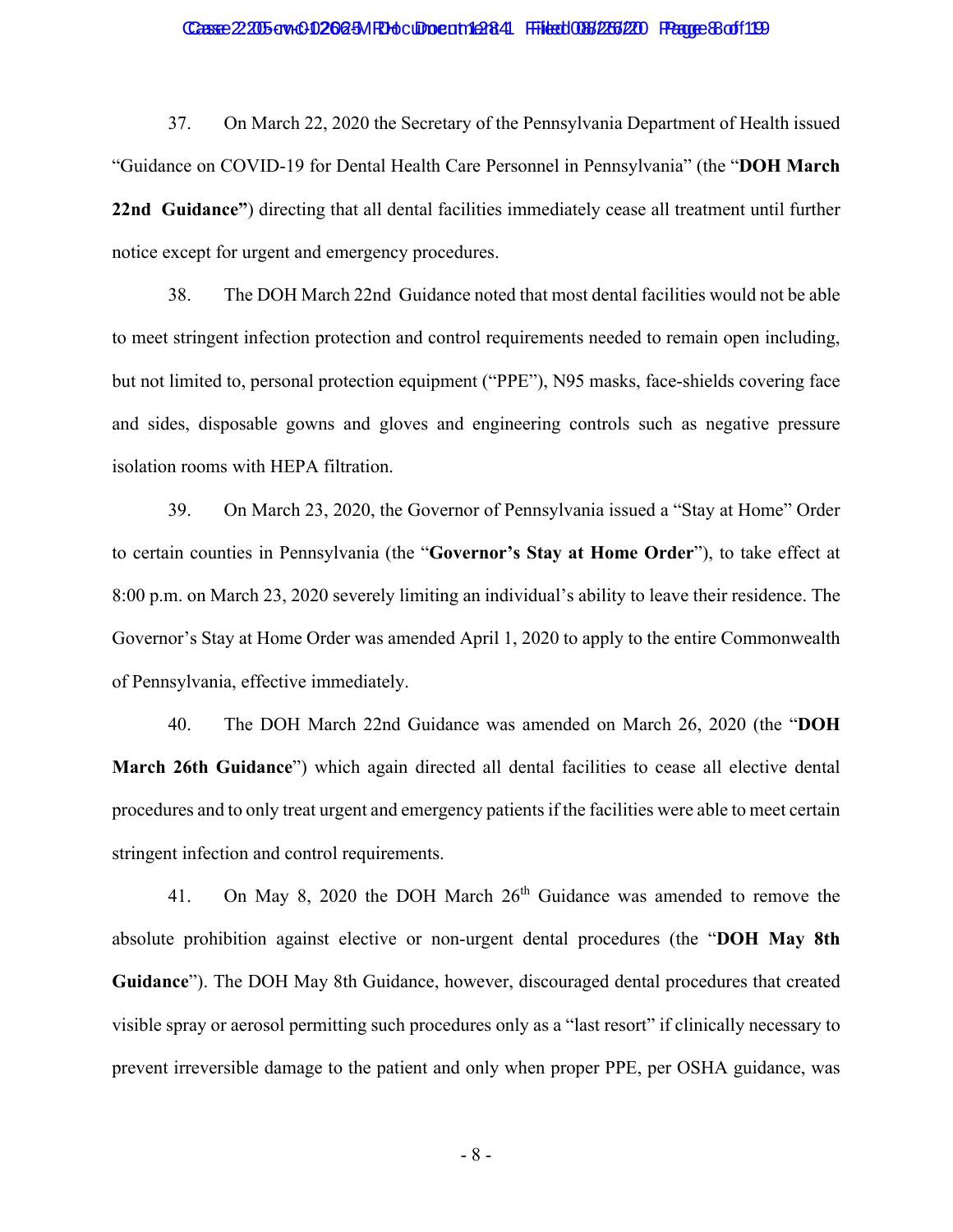### Casse 2:205-cv-0-02664-MRH ocupo ent 12644 Filed 086/266/200 Fagge 9 of 1199

available to the dental practice. The DOH May 8th Guidance further noted that the Pennsylvania Department of Health and Pennsylvania Department of Emergency Services were not prioritizing dental practices for PPE distribution and that "[I]f infection control protocols outlined by the CDC and OSHA cannot be followed, the procedure should not be done."

42. On May 8, 2020, the Governor of Pennsylvania announced a plan to reopen certain counties within the Commonwealth, transitioning certain counties to "yellow", which allows lowrisk businesses such as Plaintiff's to open. Allegheny County, where Plaintiff's business is located, was moved to "yellow" on May 15.<sup>1</sup>

43. Most other states, including those in which the putative Class members reside and/or do business, have issued similar compulsory shut-down orders for "non-essential" businesses, or businesses deemed not to be "life sustaining." Most other states, including those in which the putative Class members reside and/or do business, have also issued directives from public health officials curtailing non-urgent or non-emergent health care services.

44. Due to an increase in COVID-19 cases, on July 15, 2020, Governor Wolf issued an Order Directing Targeted Mitigation Measures, reinstating certain restrictions on certain businesses.<sup>2</sup> This Order mandated that all businesses are required to conduct their operations remotely, "[u]nless not possible."<sup>3</sup> There is no expiration date on this Order.

45. The closure of all "non-life-sustaining businesses" evidences an awareness on the part of both state and local governments that COVID-19 causes loss of or damage to property. This is particularly true in places where in-person business is conducted, as the contact and interaction

<sup>1</sup> https://www.publicsource.org/allegheny-yellow-phase-

news/#:~:text=Gov.,said%20at%20a%20press%20conference.

<sup>&</sup>lt;sup>2</sup> https://www.governor.pa.gov/wp-content/uploads/2020/07/20200715-TWW-targetedmitigation-order.pdf

<sup>3</sup> *Id.*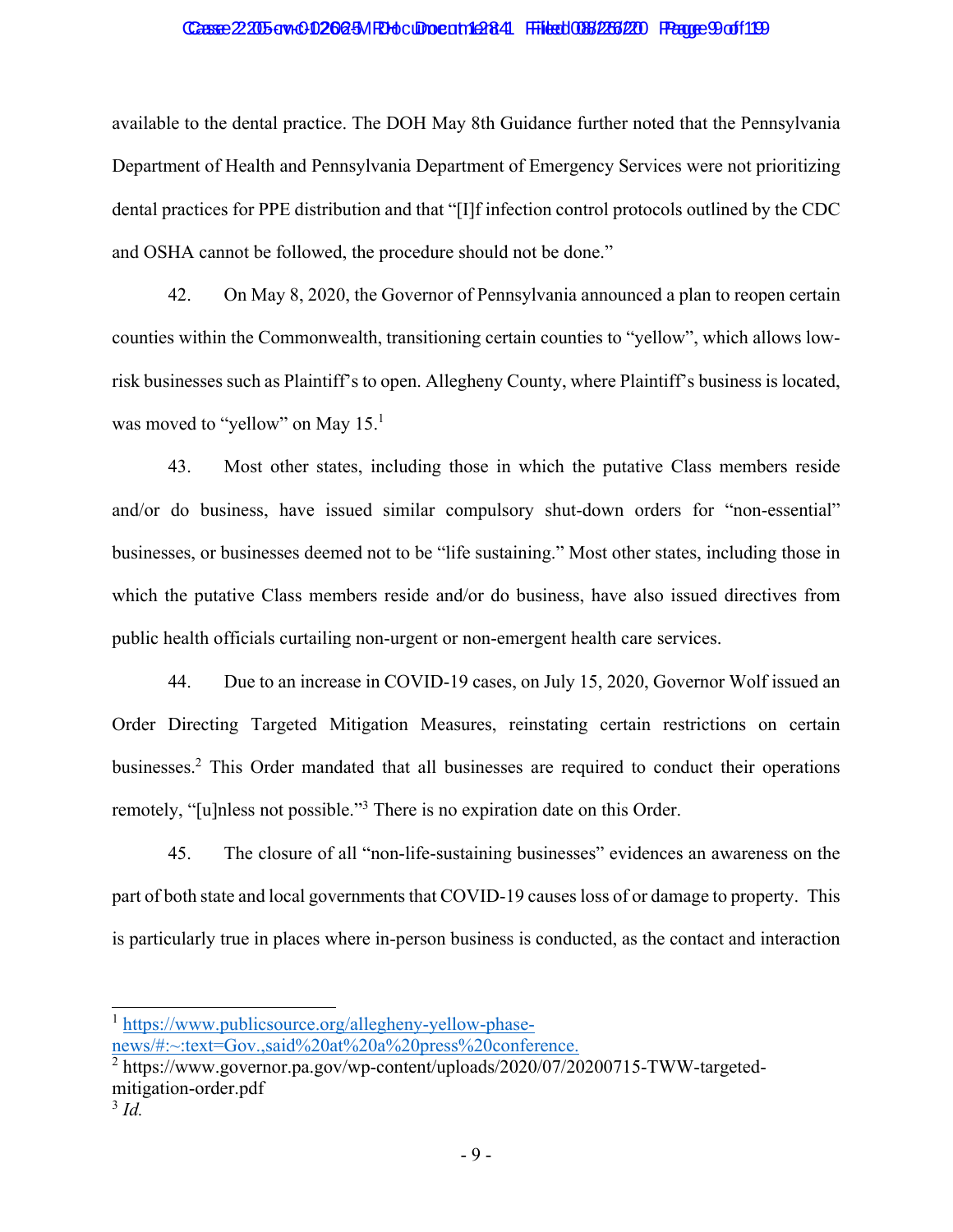#### Casse 2:205-ow-01262-5MRH ocument 1 AB4 Filed 086/266/20 Fragge 100 of 1199

necessarily incident to such businesses causes a heightened risk of the property becoming contaminated.

46. For example, a New York City Executive Order entered on March 16, 2020 specifically acknowledged that: "[COVID-19] physically is causing property loss and damage." *See* https://www1.nyc.gov/assets/home/downloads/pdf/executive-orders/2020/eeo-100.pdf (last accessed May 6, 2020).

47. Similarly, in a March 16, 2020 proclamation, the City of New Orleans acknowledged COVID-19's "propensity to attach to surfaces for prolonged periods of time, thereby spreading from surface to person and causing property loss and damage in certain circumstances." *See* https://nola.gov/mayor/executive-orders/emergency-declarations/03162020 mayoral-proclamation-to-promulgate-emergency-orders-during-the-state-of-emergency-due-toco/ (last accessed May 6, 2020).

48. In upholding the Governor of Pennsylvania's Proclamation of a state-wide disaster and the Executive Orders mandating the closure of businesses within Pennsylvania, the Pennsylvania Supreme Court noted the significant risk of the spread of the COVID-19 virus, even in locations where the disease has not been detected:

> Covid-19 does not spread because the virus is "at" a particular location. Instead it spreads because of person-to-person contact, as it has an incubation period of up to fourteen days and that one in four carriers of the virus are asymptomatic. Respondents' Brief at 4 (citing Coronavirus Disease 2019, "Symptoms," CDC, https://www.cdc.gov/coronavirus/2019-ncov/symptoms-testing/symptoms.html (last accessed 4/9/2020)). The virus can live on surfaces for up to four days and can remain in the air within confined areas and structures. *Id.* (citing National Institutes of Health, "Study suggests new coronavirus may remain on surfaces for days," (Mar. 27, 2020) https://www.nih.gov/news-events/nih-researchmatters/study-suggests-new-coronavirus-may-remain-surfaces-days (last accessed 4/9/2020) and Joshua Rabinowitz and Caroline Bartman, "These Coronavirus Exposures Might be the Most Dangerous," The New York Times (Apr. 1, 2020) https://www.nytimes.com/2020/04/01/opinion/coronavirus-viraldose.html).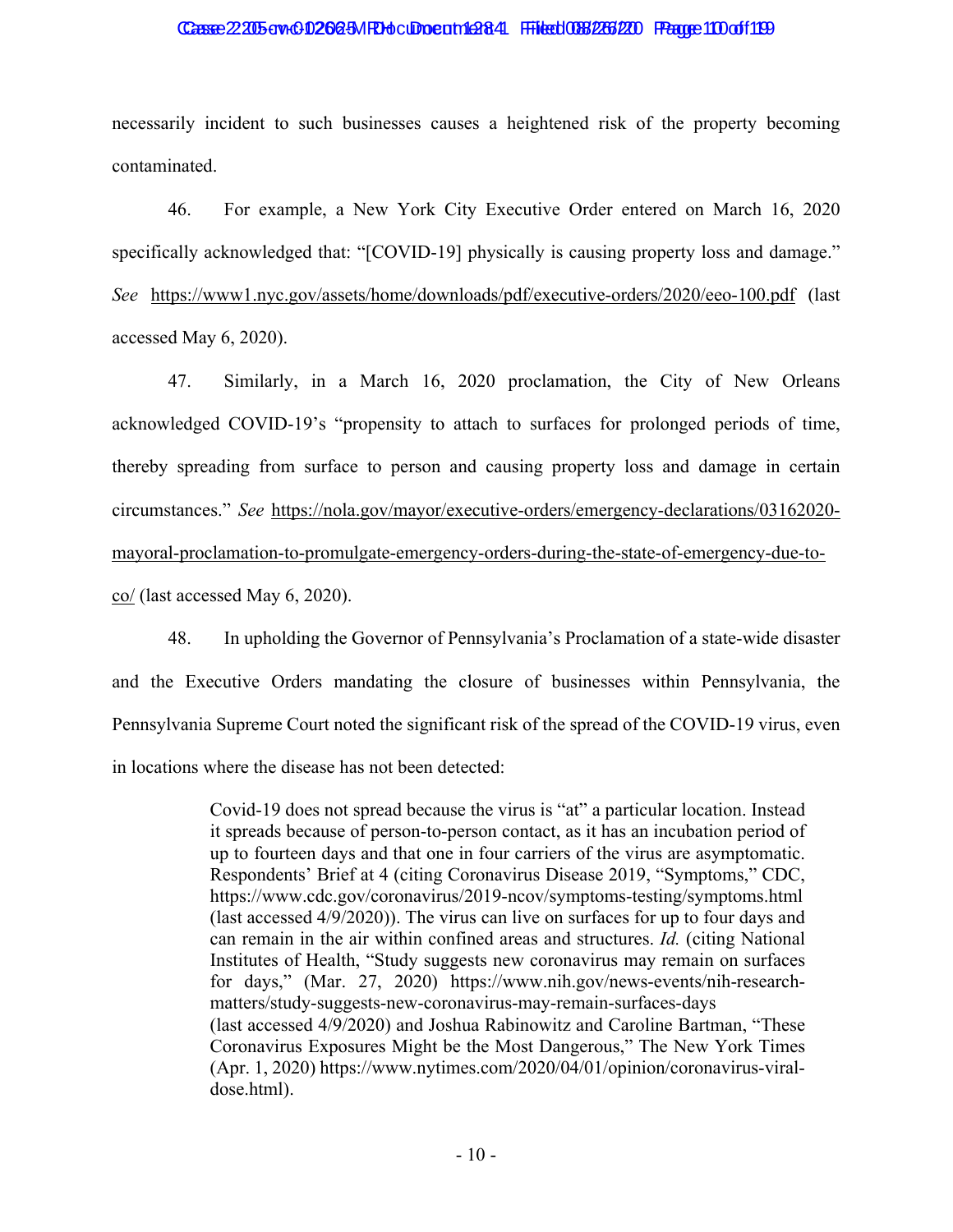*Friends of DeVito v. Wolf*, 227 A. 3d 872, 891 (Pa. 2020).

49. Because the COVID-19 virus can survive on surfaces for up to fourteen days, the Pennsylvania Supreme Court ultimately concluded that "any location . . . where two or more people can congregate is within the disaster area."

50. Further, the World Health Organization ("WHO") has indicated that airborne transmission, "particularly in specific indoor locations, such as crowded and inadequately ventilated spaces" poses a significant risk.<sup>4</sup> The WHO has also raised concerns about transmission of the virus through aerosol generating medical procedures and the creation of fomites (contaminated surfaces).5

51. The CDC has warned that exposure to an individual with COVID-19 for fifteen minutes or more, or close contact within six feet of distance, is enough to justify a personal quarantine.<sup>6</sup>

52. Experts believe that "a second wave" of COVID-19 cases will occur in the fall and winter of 2020, coinciding with the flu season. As Dr. Robert Glatter, emergency physician at Lenox Hill Hospital in New York City stated: "[the second wave] will likely be worse than the initial wave we experienced this spring."7

# **Plaintiff Submits a Claim Under Its "All-Risk" Policy, and Defendant Wrongly Fails and Refuses To Honor Its Obligations Respecting Same**

53. As a result of the orders, guidance and protocols issued by the Governor of Pennsylvania, the Secretary of the Pennsylvania Department of Health, the CDC, OSHA and WHO

<sup>4</sup> https://apnews.com/648feb226473f9841920abd6ffb004c7

<sup>&</sup>lt;sup>5</sup> https://www.who.int/news-room/commentaries/detail/transmission-of-sars-cov-2-implicationsfor-infection-prevention-precautions/

<sup>&</sup>lt;sup>6</sup> https://www.cdc.gov/coronavirus/2019-ncov/php/public-health-recommendations.html

<sup>7</sup> https://www.healthline.com/health-news/what-a-covid-19-wave-in-the-fall-could-looklike#Educated-guesses-about-the-future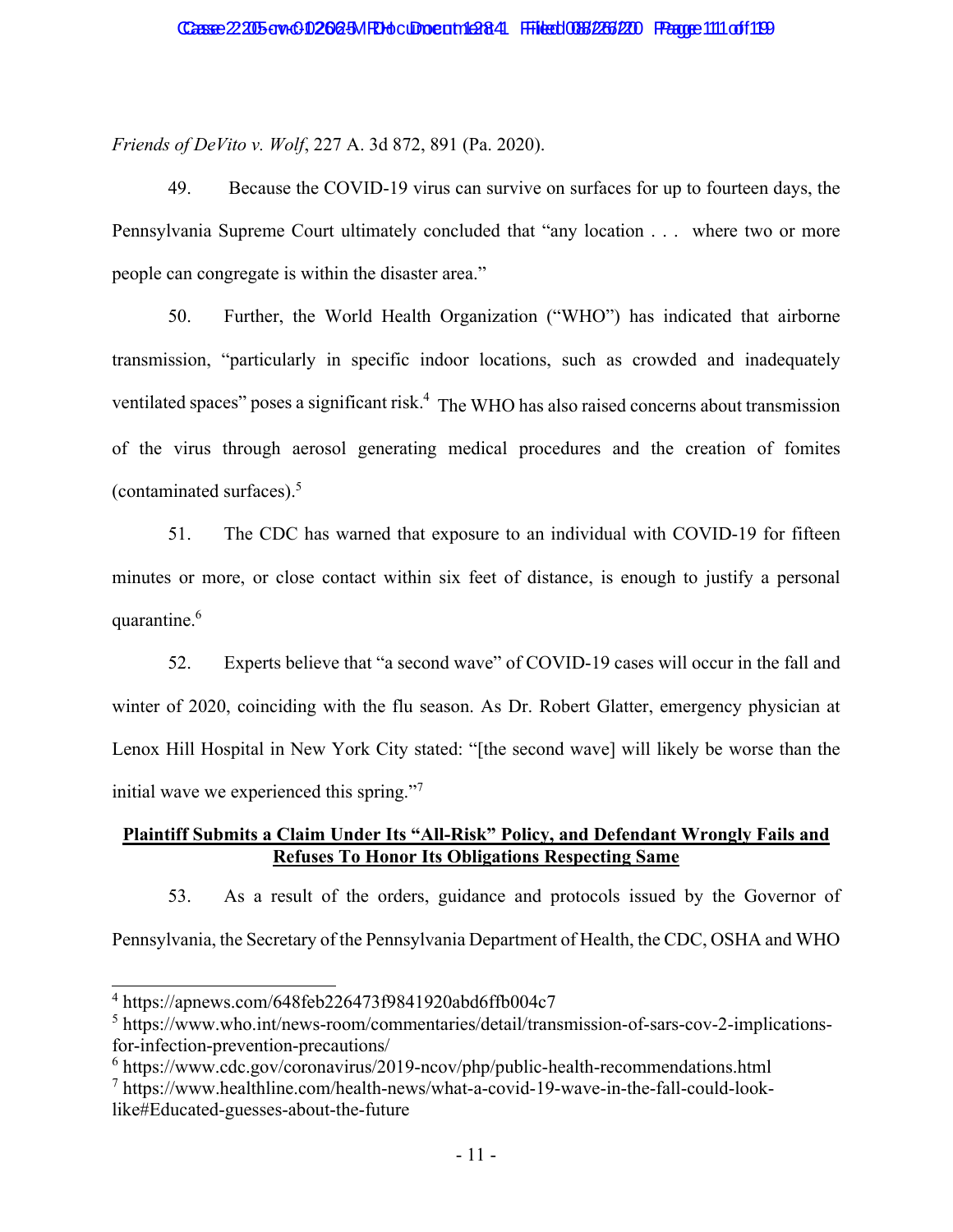### Casse 2205-cv+00266-3MRH ocupo ent 1284 Filed 086/266/20 Page 112 of 119

relating to the Plaintiff's practice of dentistry (collectively the "**Mandated Shutdown Rules"**), the Covered Property effectively closed on March 16, 2020 for provision of elective dental procedures with limited re-opening as of May 29, 2020 to provide clinically necessary treatment in cases of non-urgent and non-emergent care.

54. Plaintiff has incurred, and continues to incur, among other things, a substantial loss of business income, including additional expenses covered under the Policy due to the constraints to provide elective dental care to patients at the Covered Property because of the Mandated Shutdown Rules.

55. On April 23, 2020, Plaintiff provided notice to Defendant of its claim for the interruption to its business.

56. Defendant responded to Plaintiff with a letter, dated April 28, 2020 (attached hereto as **Exhibit B**), indicating, "the claim involves the Novel Coronavirus known as SARS-CoV-2, which causes the viral infection known as COVID-19 ('Coronavirus'). The claim asserts income loss due to this pandemic." Defendant then states "[d]irect physical loss or damage generally means a physical effect on Covered Property, such as deformation, permanent change in physical appearance or other manifestation of a physical effect." In wrongfully interpreting physical loss or damage to mean a "physical effect" on the Covered Property, Defendant concludes, "the fact of the pandemic, without more, is not direct physical loss or damage to property at the premises."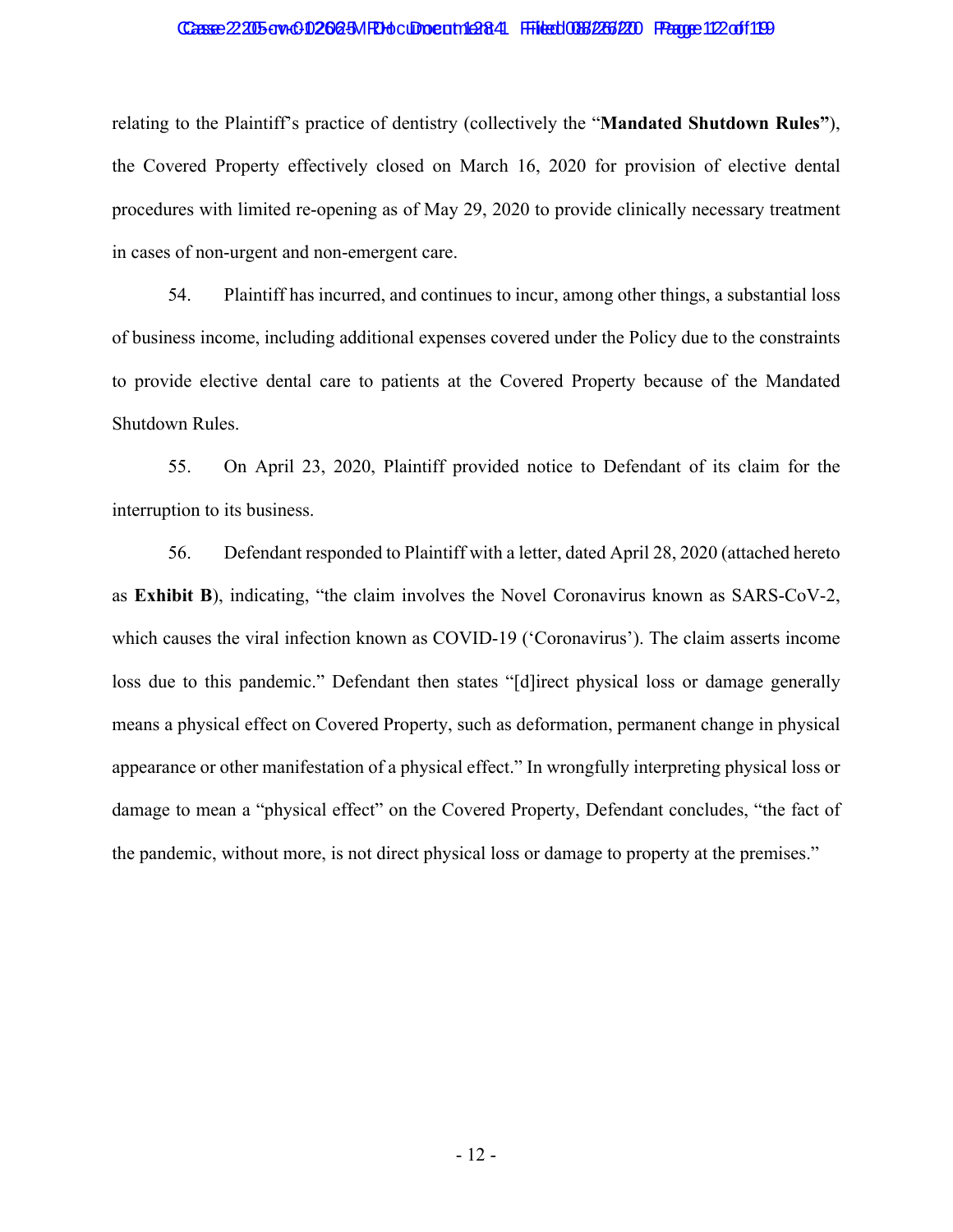# **Contrary To Defendant's Position, Plaintiff's Losses Arise From Direct Physical Loss Or Damage**

57. Plaintiff's Covered Property suffered direct physical loss or damage due to the Mandated Shutdown Rules requiring Plaintiff discontinue its primary use of the Covered Property. The Mandated Shutdown Rules, in and of themselves, constitute a Covered Cause of Loss within the meaning of the Policy.

58. Alternatively, and to the extent the Mandated Shutdown Rules do not constitute a Covered Cause of Loss within the meaning of the Policy, the COVID-19 public health emergency and the ubiquitous nature of the COVID-19 virus caused a direct physical loss or damage to Plaintiff's Covered Property. Specifically, the Covered Property has been rendered unusable for its intended purpose because the highly contagious nature of COVID-19 – particularly when people gather inside a building or other closed space for extended periods of time, or when aerosols are generated during medical procedures – precludes any meaningful use of the Covered Property. For example, in *Motorists Mutual Ins. Co. v. Hardinger*, 131 F. App'x 823 (3d Cir. 2005), the United States Court of Appeals for the Third Circuit held that an issue of fact existed as to whether the presence of Escherichia coli ("E. coli") at the covered property impacted its functionality, or made the property otherwise useless or uninhabitable, sufficient to establish physical loss or damage to the property.

59. Further, and as an additional basis for coverage under the Policy, the ubiquitous nature of the COVID-19 virus, as explained above, caused direct physical loss or damage to property other than Plaintiff's Covered Property, and such loss or damage resulted in an "action by civil authority" prohibiting access to Plaintiff's Covered Property, within the meaning of the Policy.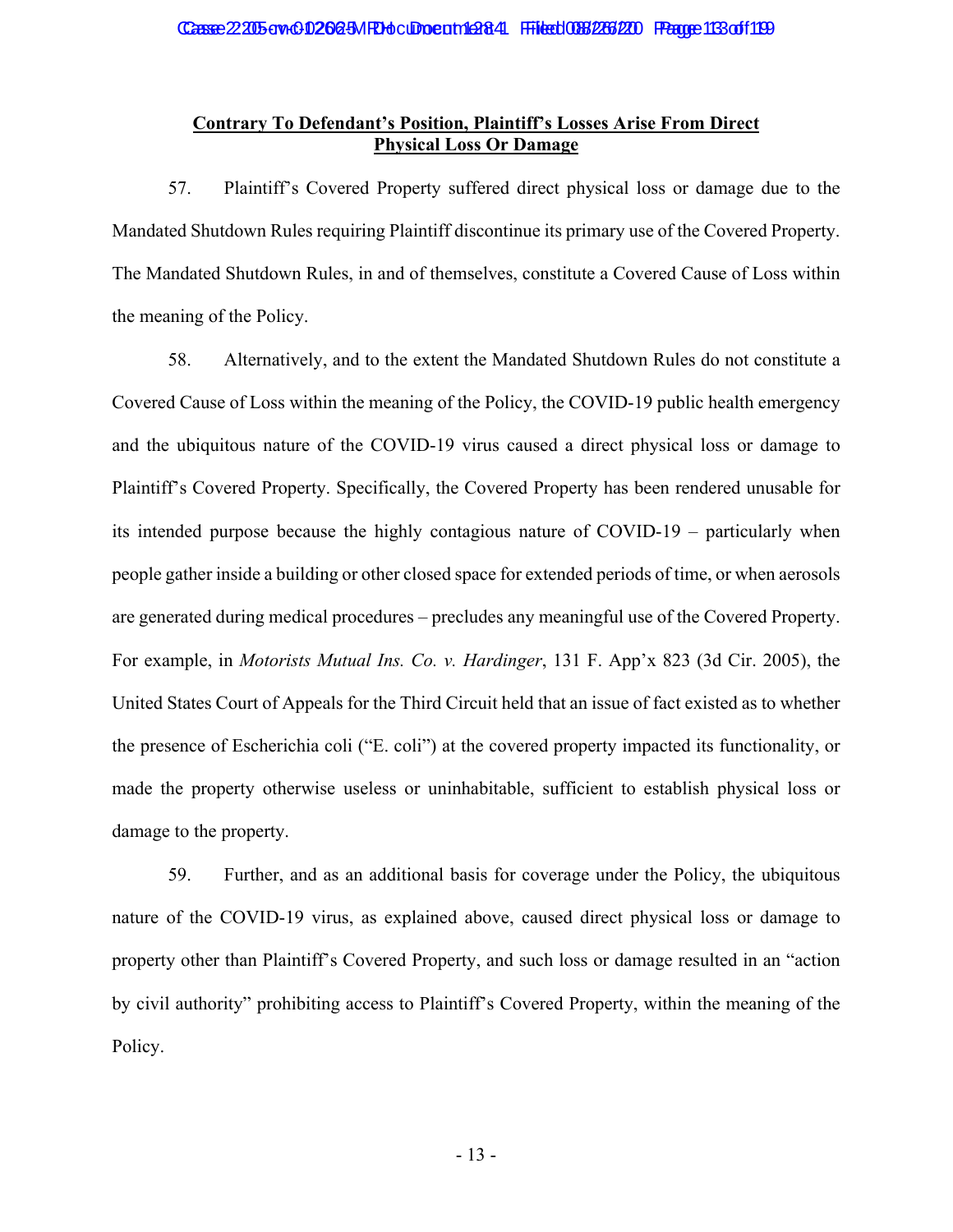# **CLASS ACTION ALLEGATIONS**

60. Plaintiff brings this action individually and as a class action on behalf of the Class,

defined as follows:

All policyholders in the United States who purchased commercial property coverage, including business or interruption income (and extra expense) coverage from Defendants and who have been denied coverage under their policy for lost business income after being ordered by a governmental entity, in response to the COVID-19 pandemic, to shut down or otherwise curtail or limit in any way their business operations.

61. Excluded from the Class are Defendant and its officers, directors, legal representatives, successors, subsidiaries, and assigns. Also excluded from the Class are any judicial officer presiding over this matter, members of their immediate family, and members of their staff.

62. The members of the Class are so numerous and geographically dispersed that joinder would be impracticable. Class members are readily identifiable from information and records in Defendant's possession, custody, or control.

63. There is a well-defined community of interest in the common questions of law and fact affecting the Class members. These common legal and factual questions include, but are not limited to:

a. whether Defendant owed coverage to Plaintiff and the Class;

b. whether any exclusions to coverage apply;

c. whether Plaintiff and members of the Class are entitled to damages and, if so, the measure of such damages; and

d. whether Plaintiff and members of the Class are entitled to equitable, declaratory and/or other relief, and if so, the nature of such relief.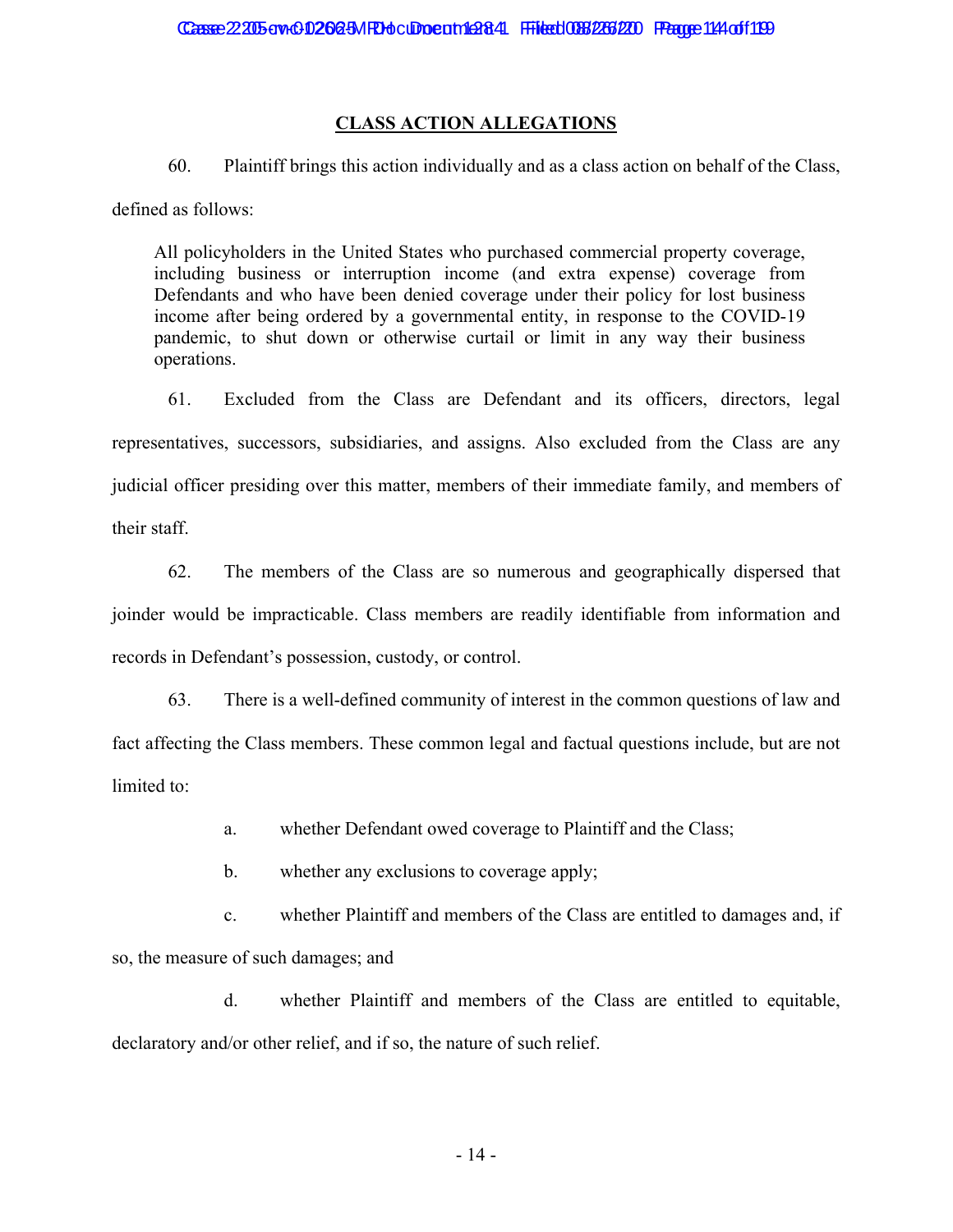### Casse 2205-cv-01262-5MRH culto cunt 1284 Filed 086/266/20 Page 15 of 119

64. Plaintiff's claims are typical of the claims of the absent class members and have a common origin and basis. Plaintiff and absent Class members are all injured by Defendant's refusal to afford the purchased coverage. Plaintiff's claims arise from the same practices and course of conduct giving rise to the claims of the absent Class members and are based on the same legal theories, namely the refusal to provide insurance coverage for the loss. If prosecuted individually, the claims of each Class member would necessarily rely upon the same material facts and legal theories and seek the same relief. Plaintiff's claims arise from the same practices and course of conduct that give rise to the other Class members' claims and are based on the same legal theories.

65. Plaintiff will fully and adequately assert and protect the interests of the absent Class members and has retained Class counsel who are experienced and qualified in prosecuting class action cases similar to this one. Neither Plaintiff nor Plaintiff's attorneys have any interests contrary to or conflicting with the interests of absent Class members.

66. The questions of law and fact common to all Class members predominate over any questions affecting only individual class members.

67. A class action is superior to all other available methods for the fair and efficient adjudication of this lawsuit because individual litigation of the absent Class members' claims is economically infeasible and procedurally impracticable. Class members share the same factual and legal issues and litigating the claims together will prevent varying, inconsistent, or contradictory judgments, and will prevent delay and expense to all parties and the court system through litigating multiple trials on the same legal and factual issues. Class treatment will also permit Class members to litigate their claims where it would otherwise be too expensive or inefficient to do so. Plaintiff knows of no difficulties in managing this action that would preclude its maintenance as a class action.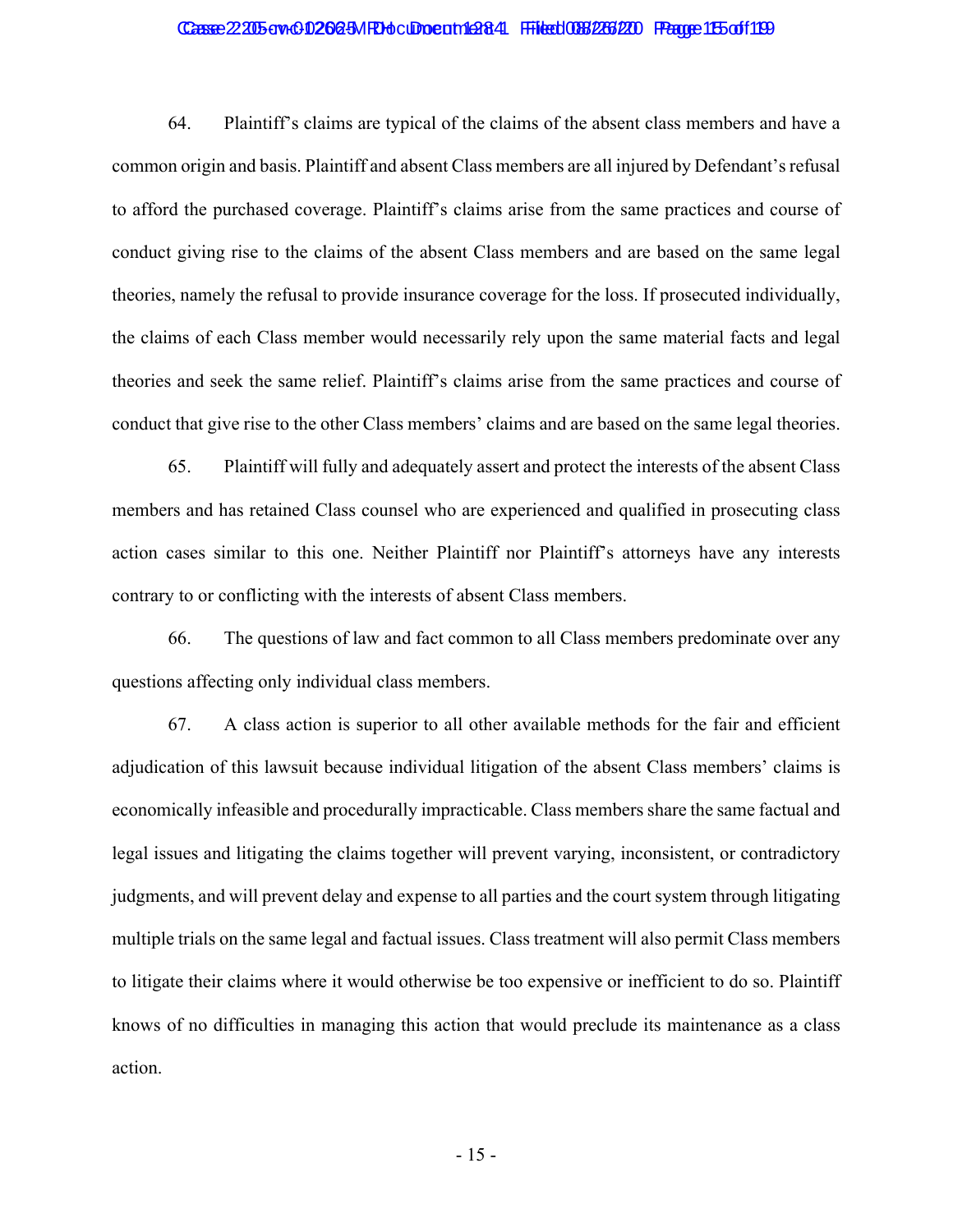### Casse 2205-cv-01262-5MRH culture th 1284 Filed 086/266/20 Page 166 of 119

68. Additionally, the prosecution of separate actions by individual Class members would create a risk of inconsistent or varying adjudications with respect to individual Class members that would establish incompatible standards of conduct for Defendant. Such individual actions would create a risk of adjudications that would be dispositive of the interests of other Class members and impair their interests. Defendant, through its uniform conduct, acted or refused to act on grounds generally applicable to the Class as a whole, making declaratory relief appropriate to the Class as a whole.

# **COUNT I DECLARATORY RELIEF**

69. Plaintiff incorporates by reference each and every allegation set forth above.

70. The Declaratory Judgment Act, 28 U.S.C. § 2201(a), provides that in "a case of actual controversy within its jurisdiction . . . any court of the United States . . . may declare the rights and other legal relations of any interested party seeking such declaration, whether or not further relief is or could be sought." 28 U.S.C. § 2201(a).

71. An actual controversy has arisen between Plaintiff and the Defendant as to the rights, duties, responsibilities and obligations of the parties in that Plaintiff contends and Defendant disputes and denies that the Policy provides coverage to Plaintiff for any current and future lost business income, subject to the limit of liability, for the temporary suspension of Plaintiff's operations.

72. The Policy provides coverage for "direct 'loss' to Covered Property," with "loss" defined as "accidental physical loss or accidental physical damage."

73. Plaintiff's loss of use, loss of access, and loss of functionality of the Covered Property when the Mandated Shutdown Rules made it unlawful for Plaintiff to fully access, use, and operate its business at the Covered Property, constitutes a "loss" to the Covered Property under

- 16 -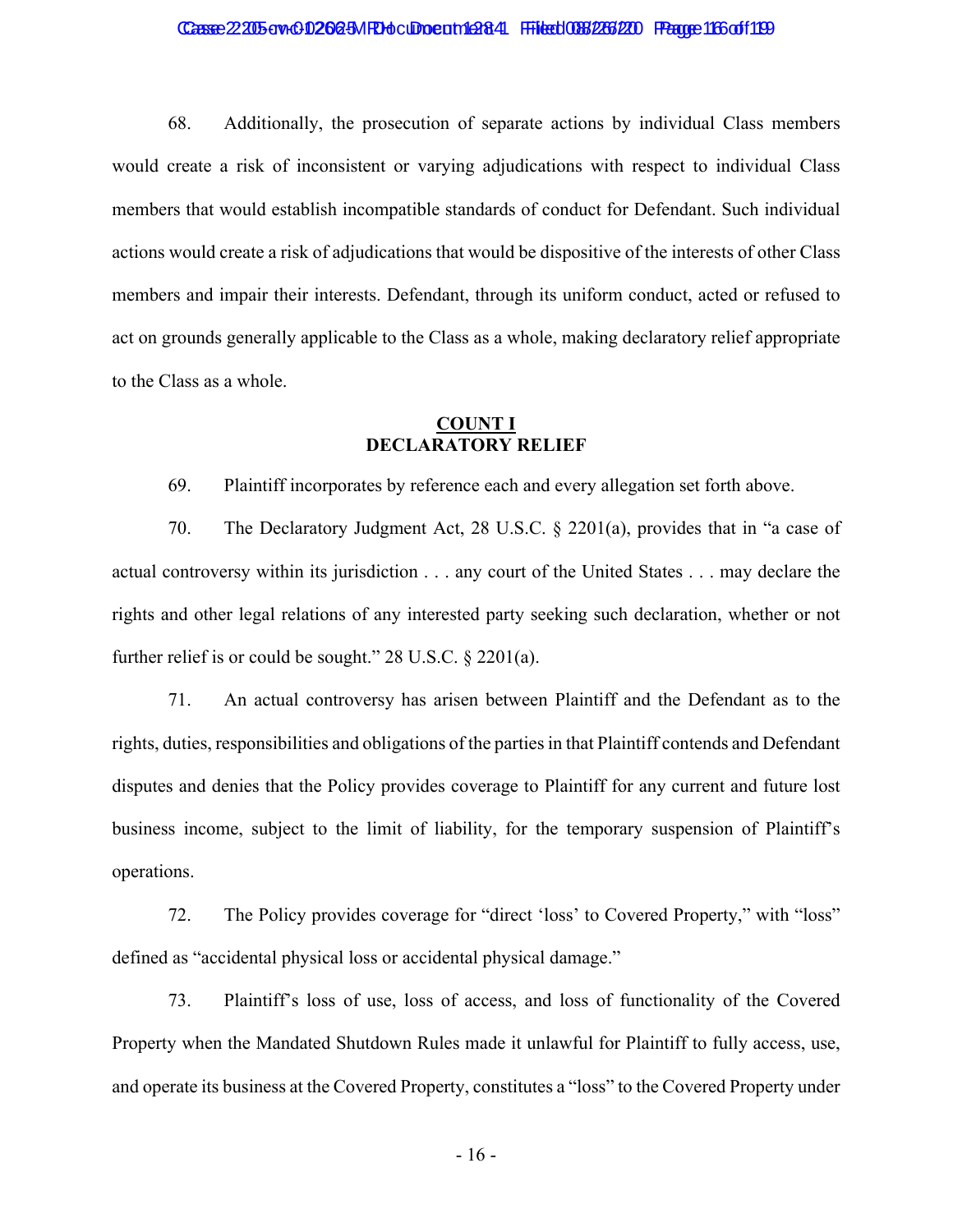### Casse 22:205-cry-01262-5MRH ocument 1 £284 Filed 086/266/20 Pagge 117 of 1199

the Policy. Alternatively, the ubiquitous nature of the COVID-19 virus caused a "loss" to the Covered Property by preventing Plaintiff from using the Covered Property for its intended purpose.

74. Additionally, the Mandated Shutdown Rules or, alternatively, the ubiquitous nature of the COVID-19 virus, caused a "loss" to property other than the Covered Property, thereby invoking coverage under the Policy's "Civil Authority" provision for "actual loss of 'Business Income' . . . caused by action of civil authority that prohibits access to the 'premises.'"

75. The Policy constitutes a valid and binding agreement obligating the Defendant to indemnify Plaintiff for covered losses. Plaintiff has substantially performed or otherwise satisfied all conditions precedent to bringing this action and obtaining coverage pursuant to the Policy and applicable law, or alternatively, Plaintiff has been excused from performance by Defendant's acts, representations, conduct, or omissions.

76. Defendant has failed to indemnify Plaintiff for his covered losses.

77. No exclusion to coverage applies.

78. Plaintiff has suffered and continues to suffer a covered loss under the Policy.

79. Plaintiff, individually and on behalf of the Class, seeks a Declaratory Judgment that there is coverage for his business interruption losses under the Policy.

## **COUNT II BREACH OF CONTRACT**

80. Plaintiff incorporates by reference Paragraphs 1 through 68 above as it set forth fully herein.

81. Plaintiff and Defendant entered into a contract of insurance; here, the Policy.

82. As an insurer, Defendant has a duty of good faith and fair dealing towards its insureds, including the obligation to pay for the financial losses suffered by the Plaintiff and members of the Class because of the Mandated Shutdown Rules.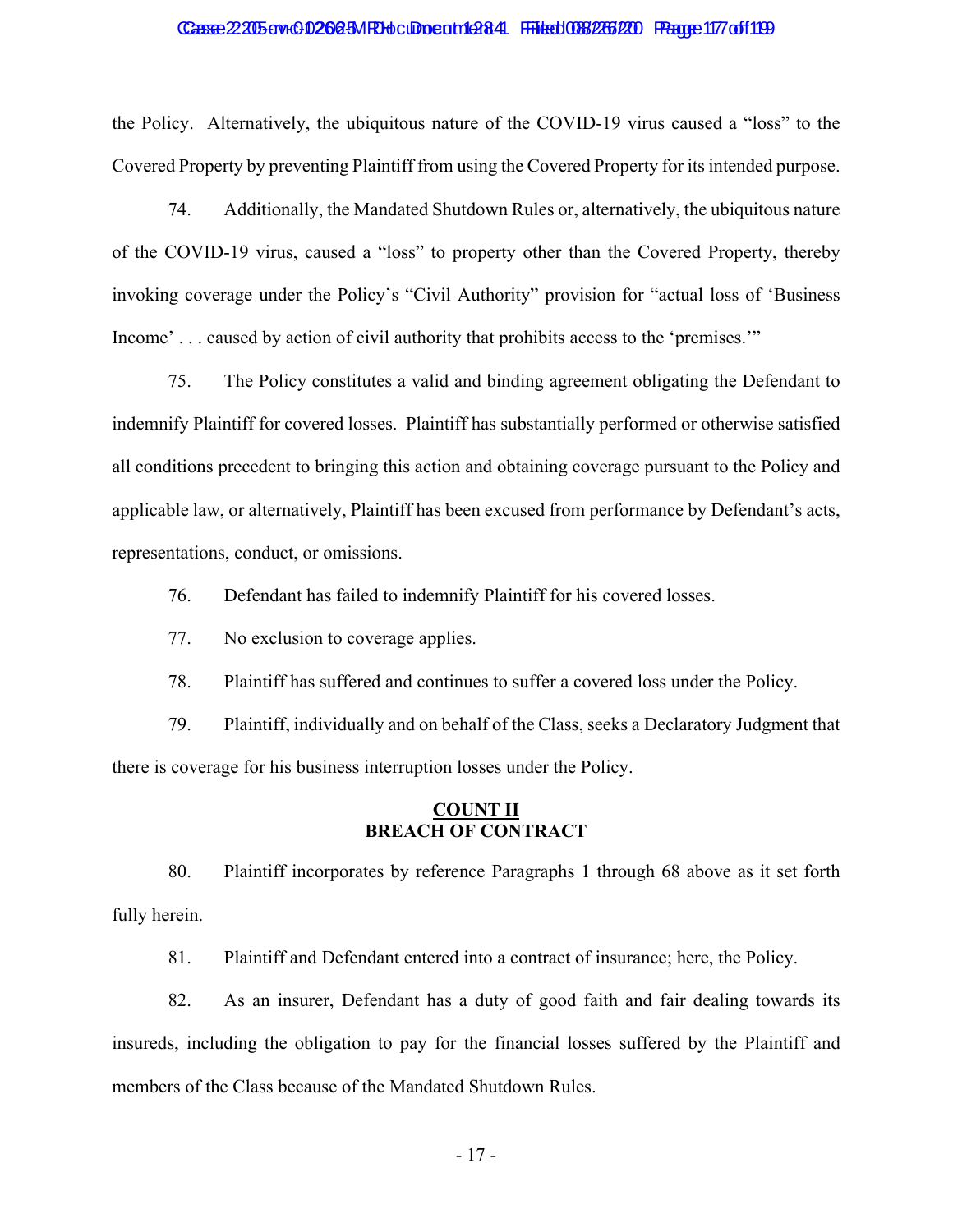## Case 2205-cv-01262-5MRH culture the 284 Filed 088/266/20 Page 1880f119

83. Plaintiff and members of the Class had a reasonable expectation that the financial losses suffered because of the Mandated Shutdown Rules would be covered under the Policy.

84. The Class members entered into a substantially identical policy with Defendant.

85. Under the Policy, Defendant agreed to indemnify Plaintiff and the Class for their business losses as a result of a covered loss.

86. Plaintiff and the Class members suffered a covered loss under the Policy.

87. Plaintiff and the Class members timely submitted a notice of claim and satisfied all conditions precedent to receiving the coverage they purchased from Defendant.

88. Defendant breached its contract with Plaintiff and the Class members by failing and refusing to provide the contracted for coverage.

89. Defendant's breach of the contract has caused Plaintiff and the Class to suffer damages in the amount of their unreimbursed business losses or their limits of liability, whichever is lower.